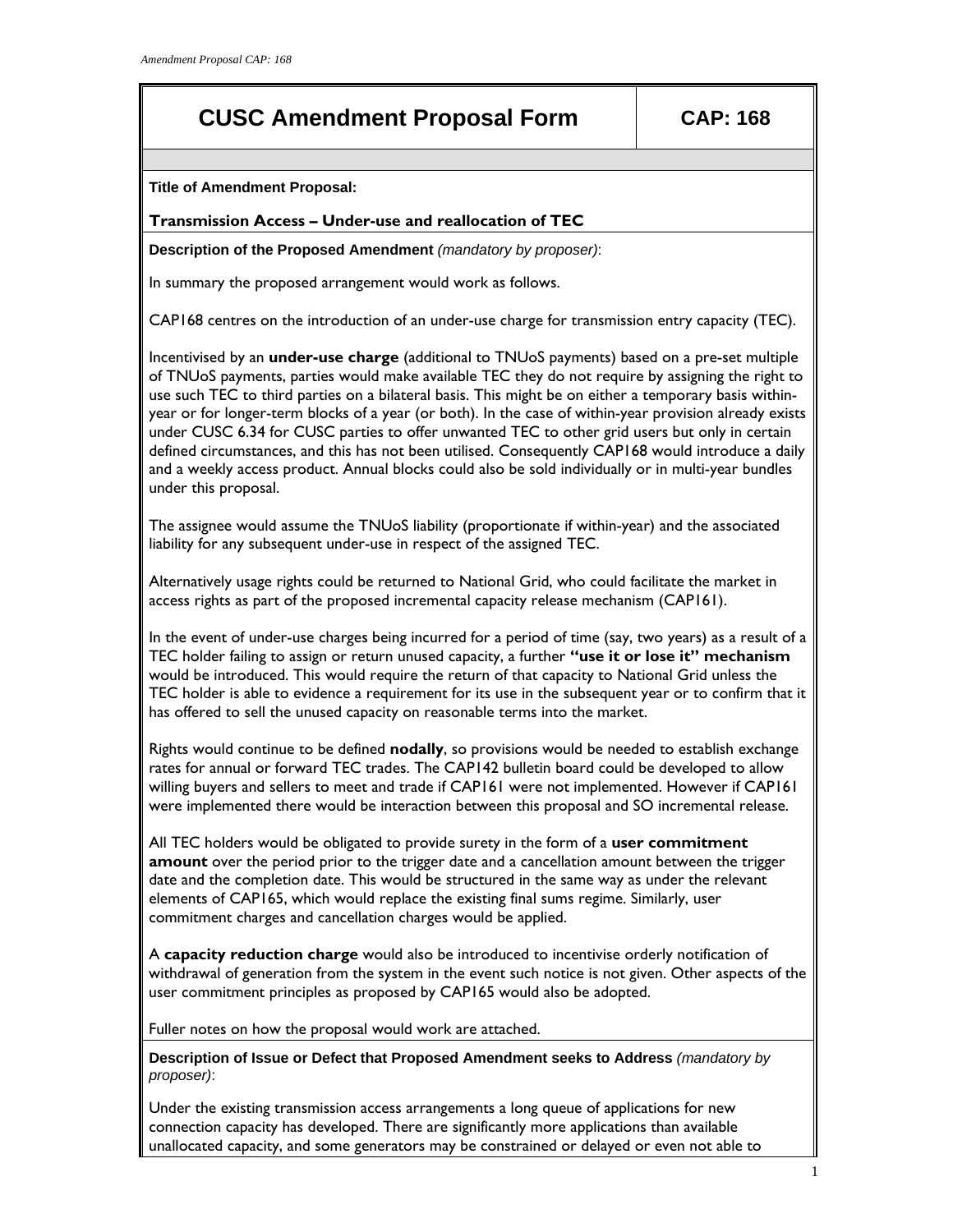develop owing to lack of secure transmission access. Much of this generation "in the queue" is low carbon. This situation has arisen at a time when the UK requires connection of significant amounts of new generation capacity due to its ageing generation fleet, to deal with expected plant withdrawals to comply with environmental regulations and to meet demanding renewables and CHP targets.

To compound matters there is presently little incentive for existing transmission access right holders to release TEC when it is not being used. Such instances include::

- planned or unplanned outages
- when there is uncertainty around the timing of commissioning of new plant
- where an operator considers there is potential for increasing future output beyond current expected operating conditions
- where an operator wishes to come off the system for a period of time for commercial reasons, perhaps because of operating limits imposed by the Large Plant Combustion Directive (LCPD), and
- **•** where an operator considers there are strategic reasons to preserve unused capacity perhaps because it has future plans for additional generation.

Although there is already scope for securing additional access (under CAP70 and CAP94) and for limited trading (CAP142) within-year, the proposer considers the current rules are deficient to deliver robust trading of TEC rights. Consequently TEC holders can be unwilling to give up TEC they know they will not use in the short to medium term but which they expect to need in the medium to long term as they could lose all future rights to that released capacity, and as a result the system operator has an inaccurate picture of available system capacity and any local surplus.

The proposal entails the introduction of a mechanism––an under-use charge––that will foster the more efficient use of TEC and "enhanced access rights trading" for TEC holders and those looking to increase TEC to provide greater flexibility during periods of under-utilisation of transmission capacity. It is designed to:

- encourage more efficient use of existing network capacity, by
	- $\triangleright$  causing currently unused TEC to be released to make spare transmission capacity available to other grid users, including those in "the queue"
	- $\triangleright$  freeing up TEC when maintenance or other prolonged outage occurs or where an operator's view of likely operating or commodity pricing parameters changes
	- $\triangleright$  providing financial incentives to encourage users to better manage their TEC to reflect the level of expected usage
- **n** in so doing stimulate TEC trading
- through freeing up access to the grid, enable the execution of more efficient balancing actions by the system operator, potentially reducing total balancing costs
- use any additional monies arising from under-use or resale of TEC by the system operator to offset total balancing costs.

Additionally proposals already in process also have merit in terms of encouraging more efficient allocation of TEC. However CAP168, especially if implemented with some combination of CAP161- 164 (but not either CAP165 or CAP166), would provide:

much stronger incentives for existing TEC holders to release unused or surplus capacity on the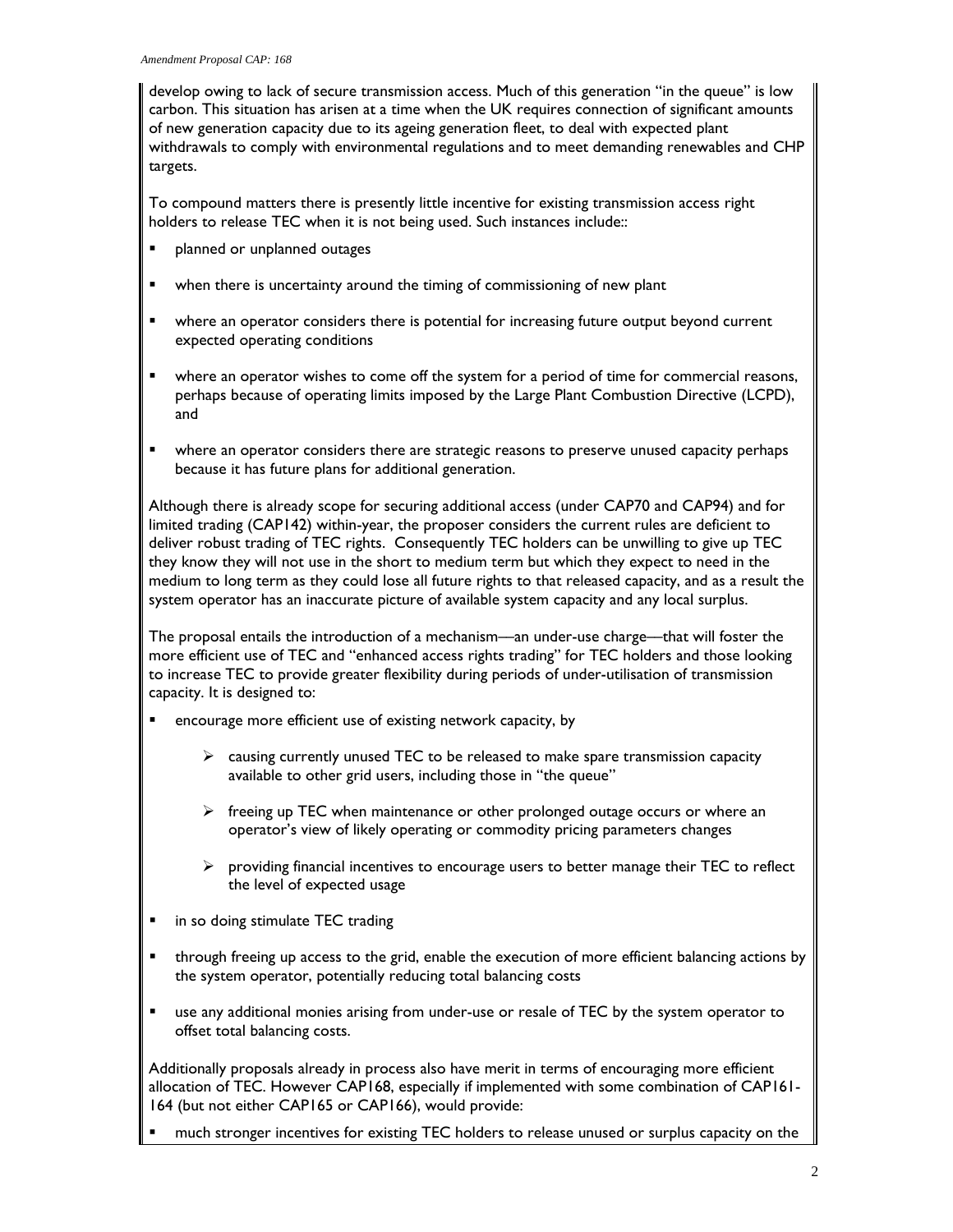transmission grid, and

 a more orderly, enduring approach for making available unused transmission access rights in a timely manner.

Consequently by implementing CAP168 in combination with CAP161-164 DECC and Ofgem objectives for TAR can be achieved without a disproportionate upheaval to the current transmission access arrangements. Such an approach would therefore mitigate unnecessary risks and delays to new investment.

CAP168 also takes on board the fundamental requirement that generators need to have certainty over their access to the system in order to ensure a route to market for their power. To achieve this, they already commit significant monies to guarantee the necessary investment on the network to accommodate their expected production, and a developer already provides significant funding for the local works needed to connect it. It has also led to the development of final sums liability arrangements whereby the generator also underwrites investment in the wider system in return for TEC—that is, rights to capacity and its use—that are in effect renewable annually.

**Impact on the CUSC** *(this should be given where possible)*:

The impact on the CUSC would include, but may not be limited to, changes in Section 2 (Connection), 3 (Use of System), 6 (General Provisions) and 9 (Interconnectors). There would also be consequential changes required to Section 11 (Interpretation and Definitions), and potentially to the CUSC Schedules and Exhibits.

**Impact on Core Industry Documentation** *(this should be given where possible)*:

No impact on Core Industry Documentation has been identified, but it is suggested that potential impacts would be reviewed during the assessment of the proposed amendment.

**Impact on Computer Systems and Processes used by CUSC Parties** *(this should be given where possible)*:

CUSC parties' models of the financial viability of new existing power stations and interconnectors would need to take into account the revised arrangements. Any necessary system, process and operational changes would need to be assessed. If CAP161 in particular but also CAP163 were implemented, the additional requirements arising from implementation of CAP168 should be minimal.

**Details of any Related Modifications to Other Industry Codes** *(where known)*:

The interaction with the current charging mechanism has been addressed in the proposal. It is recognised that many of the issues identified in the various GB ECM pre-consultations that closed late 2008 would apply equally. Further there would need to be additional changes to the charging methodology statement to implement under-use charges.

**Justification for Proposed Amendment with Reference to Applicable CUSC Objectives\*\***  *(mandatory by proposer)*:

The proposal has real merit under the CUSC applicable objectives on its own (that is, without implementation of any or all of CAP161 -164).

The proposed amendment would better facilitate the achievement of Applicable CUSC Objective (a), the efficient discharge by the licensee of the obligations imposed upon it under the Act and by the licence, in that the more efficient use of transmission capacity will create more efficient investment signals. In turn this would result in consequentially reduced risk of transmission asset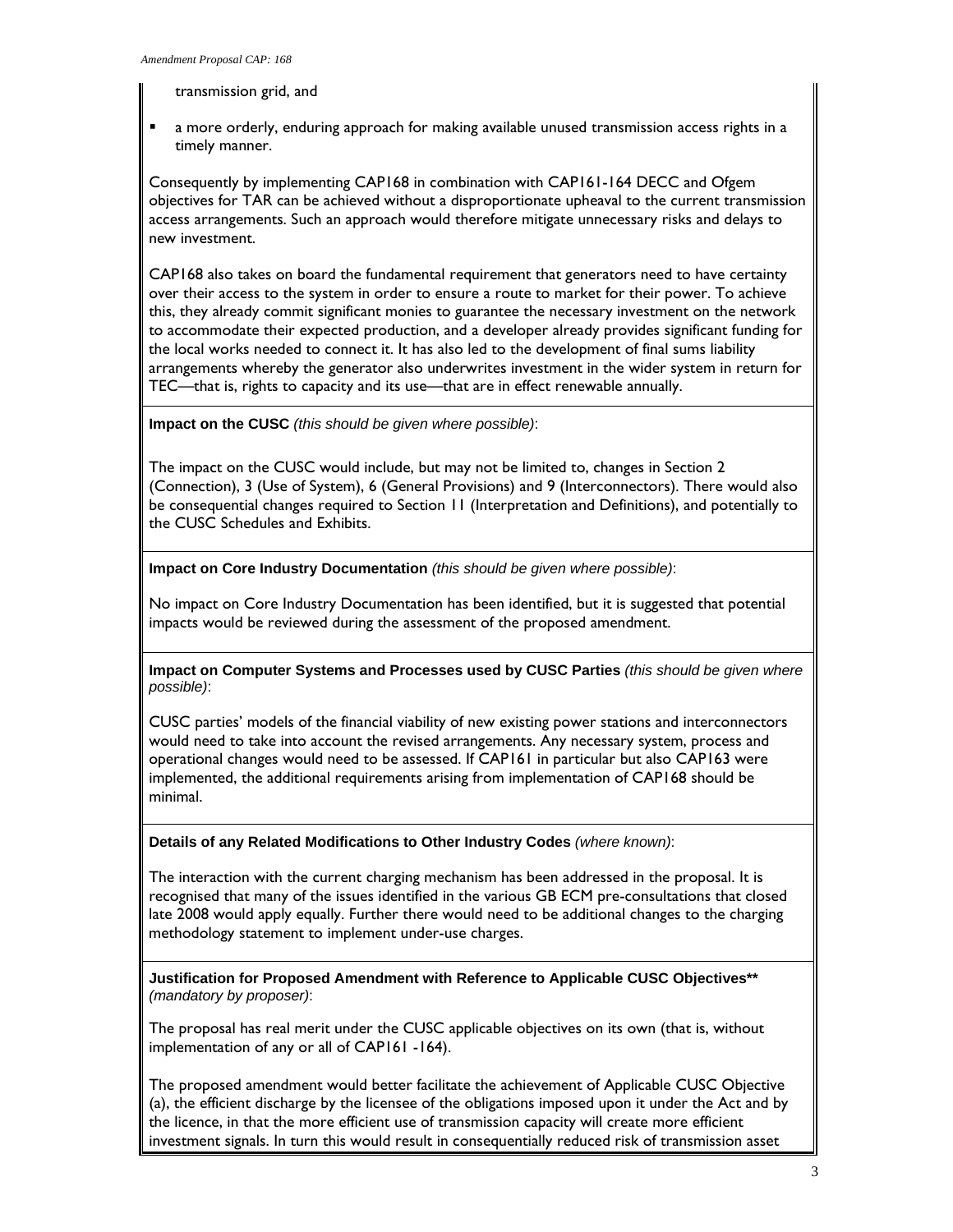stranding, and would better allow National Grid as the relevant licensee to discharge its obligation under the Act to develop and maintain an efficient, co-ordinated and economical system of electricity transmission.

The proposed amendment would also better facilitate the achievement of Applicable CUSC Objective (b), facilitating effective competition in the generation and supply of electricity, and (so far as consistent therewith) facilitating such competition in the sale, distribution and purchase of electricity as:

- existing and new generators would be required to provide equivalent levels of user commitment thereby ensuring the equitable treatment of the two groups, and
- existing unused capacity could be reallocated with certainty to new entrants permitting earlier connection in some instances boosting competition and removing a barrier to entry.

More generally the mechanism would facilitate creation of an efficient access capacity trading market that would increase use of the existing grid, facilitate the flow of new projects onto the system and their earlier timing thus helping tackle the queue and reinforcing other measures underway, and therefore deliver significant competitive benefits.

Given these impacts CAP168 would also facilitate progress against politically critical low carbon targets (further reinforcing beneficial efficiency impacts). It would create strong incentives on capacity hoarders to release capacity and enable unused capacity to be released into the market or returned to the SO. It would also add a more orderly, certain process than allowing over-run without securing the underlying access right, with particular benefits for new entrants who would not be able to rely on the proposed overrun arrangements under the proposed CAP162.

By introducing CAP168 in combination with other changes—notably incremental system operator release (CAP161) and capacity sharing (CAP163)—it would deliver additional benefits to those listed above under the applicable objectives.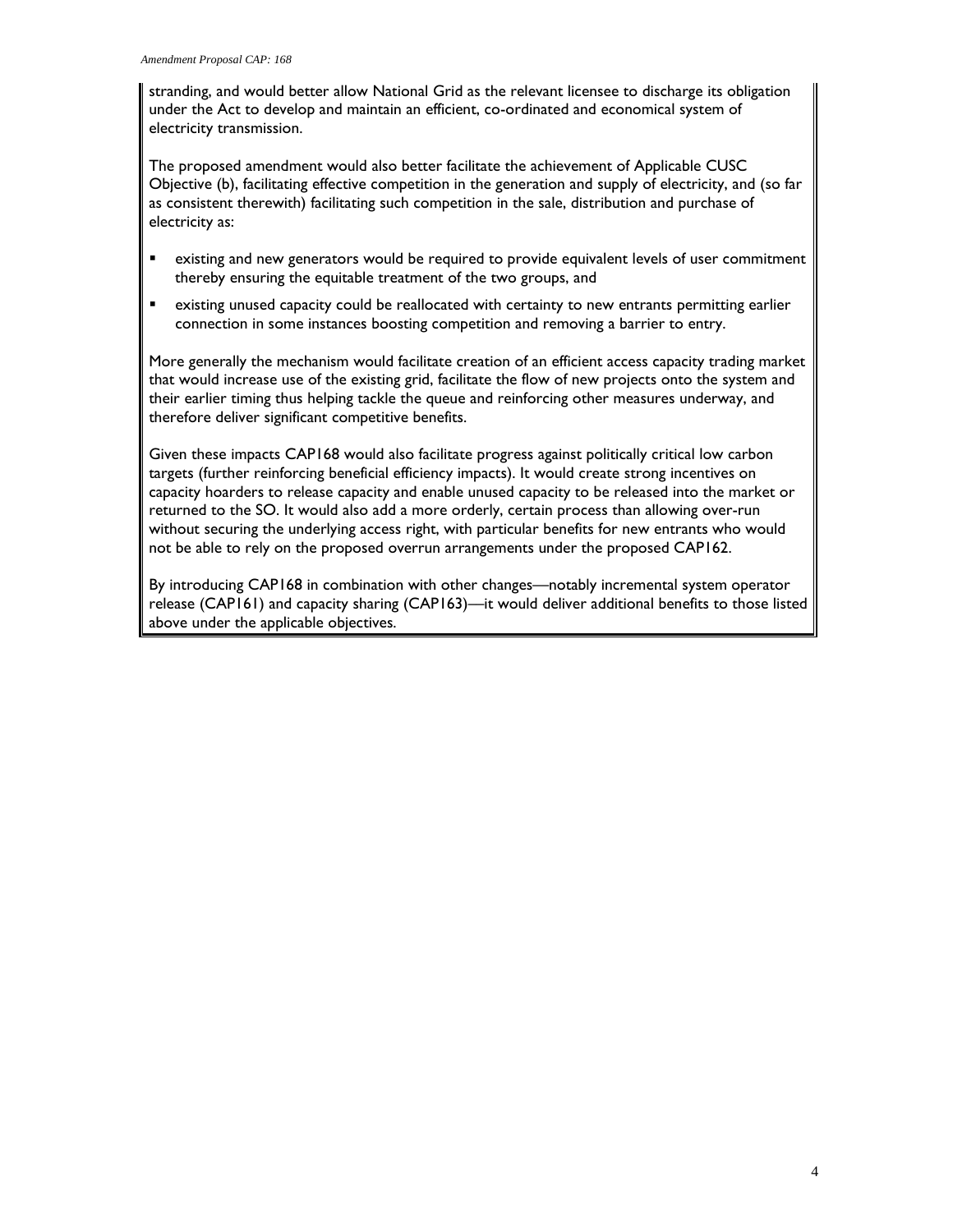| <b>Details of Proposer:</b><br>Organisation's Name:                                                              | <b>ConocoPhillips</b>                                                                               |
|------------------------------------------------------------------------------------------------------------------|-----------------------------------------------------------------------------------------------------|
| <b>Capacity in which the Amendment is</b><br>being proposed:<br>(i.e. CUSC Party, BSC Party or<br>"energywatch") | <b>CUSC Party</b>                                                                                   |
| <b>Details of Proposer's Representative:</b><br>Name:<br>Organisation:<br>Telephone Number:<br>Email Address:    | Maureen McCaffrey<br><b>ConocoPhillips</b><br>020 7408 6785<br>maureen.mccaffrey@conocophillips.com |
| <b>Details of Representative's Alternate:</b><br>Name:<br>Organisation:<br>Telephone Number:<br>Email Address:   | Nigel Cornwall<br><b>Cornwall Energy</b><br>01692 407865<br>nigel@cornwallenergy.com                |
| Attachments-Yes<br>If Yes, Title and No. of pages of each Attachment:                                            |                                                                                                     |
| Further detail on proposal—4 pages.                                                                              |                                                                                                     |

#### **Notes:**

- 1. Those wishing to propose an Amendment to the CUSC should do so by filling in this "Amendment Proposal Form" that is based on the provisions contained in Section 8.15 of the CUSC. The form seeks to ascertain details about the Amendment Proposal so that the Amendments Panel can determine more clearly whether the proposal should be considered by a Working Group or go straight to wider National Grid Consultation.
- 2. The Panel Secretary will check that the form has been completed, in accordance with the requirements of the CUSC, prior to submitting it to the Panel. If the Panel Secretary accepts the Amendment Proposal form as complete, then he will write back to the Proposer informing him of the reference number for the Amendment Proposal and the date on which the Proposal will be considered by the Panel. If, in the opinion of the Panel Secretary, the form fails to provide the information required in the CUSC, then he may reject the Proposal. The Panel Secretary will inform the Proposer of the rejection and report the matter to the Panel at their next meeting. The Panel can reverse the Panel Secretary's decision and if this happens the Panel Secretary will inform the Proposer.

The completed form should be returned to: Bali Virk Panel Secretary Commercial Frameworks National Grid National Grid House Warwick Technology Park Gallows Hill **Warwick** CV34 6DA

Or via e-mail to: bali.virk@uk.ngrid.com

(Participants submitting this form by email will need to send a statement to the effect that the proposer acknowledges that on acceptance of the proposal for consideration by the Amendments Panel, a proposer which is not a CUSC Party shall grant a licence in accordance with Paragraph 8.15.7 of the CUSC. A Proposer that is a CUSC Party shall be deemed to have granted this Licence).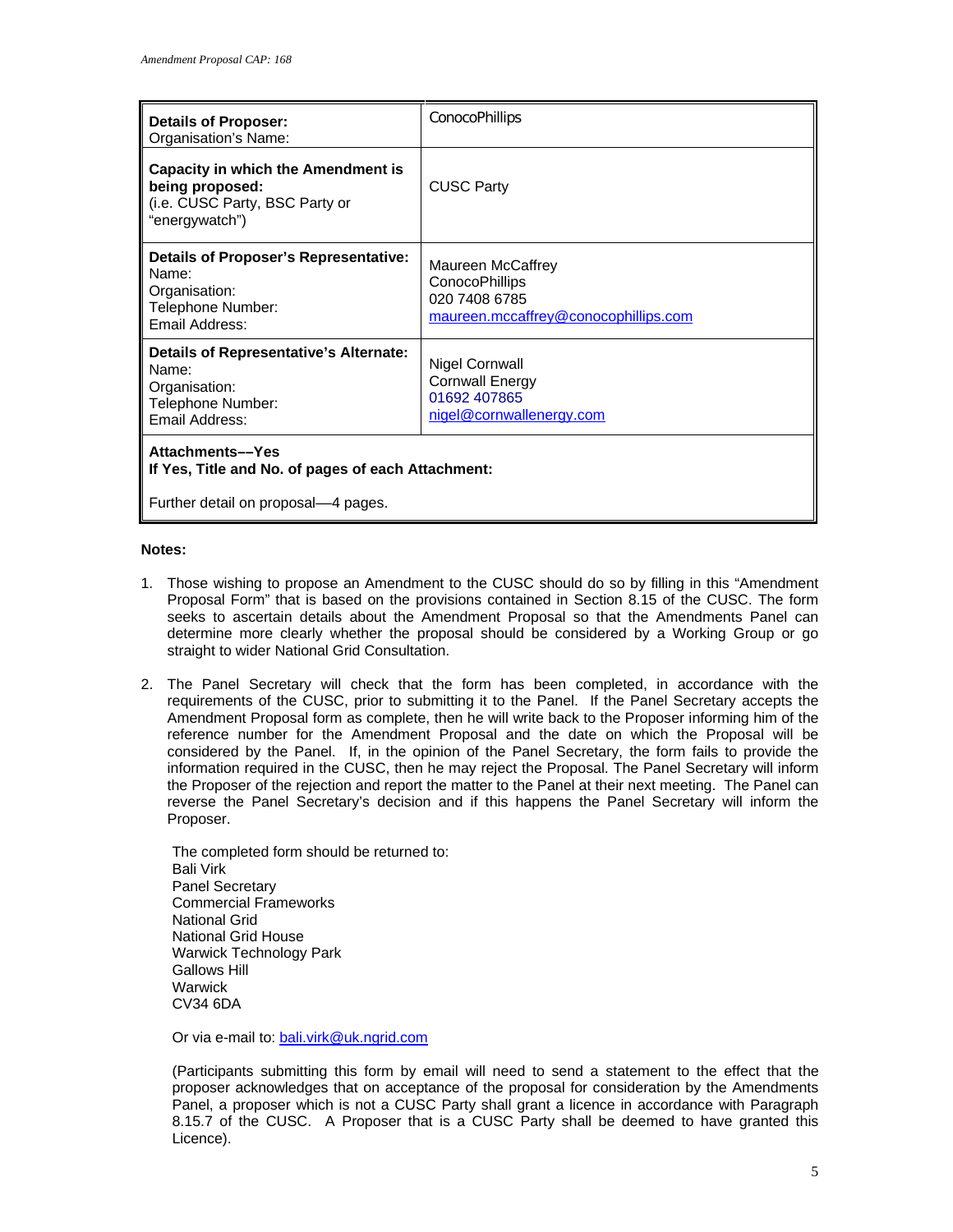3. Applicable CUSC Objectives\*\* - These are defined within the National Grid Electricity Transmission plc Licence under Section C7F, paragraph 15. Reference should be made to this section when considering a proposed amendment.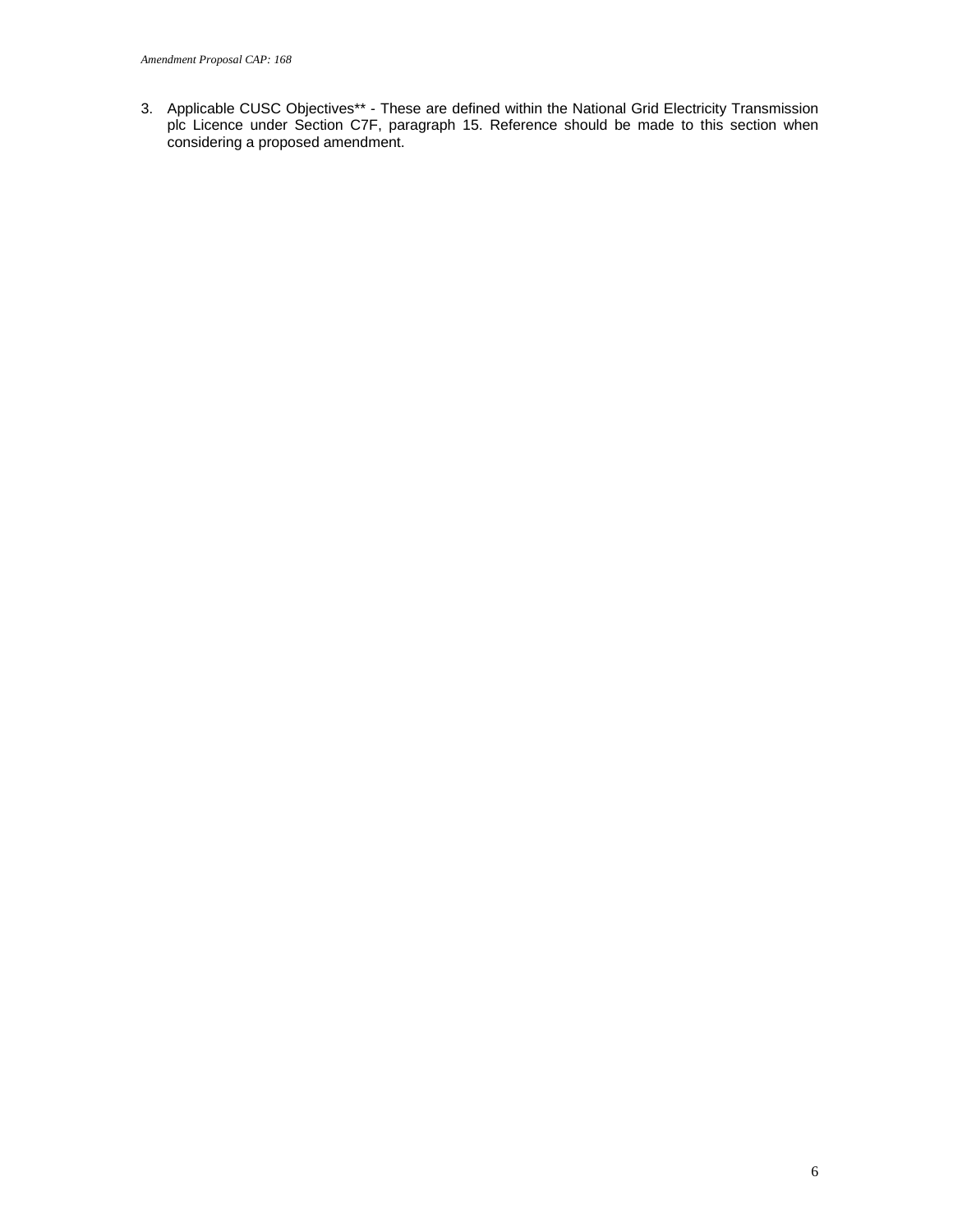# **Attachment – further description**

Incentivised by an under-run charge, access rights trading needs to accommodate a range of possible outcomes where a TEC holder may wish to:

- release unused TEC for a period less than a year!
- **F** release unused TEC on a longer-term, annual basis, and/or
- **In some circumstances divest unused TEC rights where they are no longer required.**

Further, in the interests of open access, the proposer believes there should be a mechanism to deal with situations where a TEC holder retains capacity despite incurring under-use charges for a period of time and where the TEC holder might not be able to demonstrate a certain future requirement for its use.

The methodology proposed by CAP168 incorporates the following key features:

- all existing TEC holders maintain their existing TEC rights in circumstances where they are being used
- all TEC holders with a connection agreement (that is connecting and operating parties) would be obligated to provide surety in the form of a user commitment amount over the period prior to connection (that is, when they are in the queue), and such surety would be structured as per the proposed user commitment principles under CAP165
- post commissioning the TEC holder would pay TNUoS "in the usual way"
- there would be a new under-use charge (in essence an access imbalance charge) that would be levied on the difference between a generator's reported maximum demand on at least three separate days across the year (and not just over the triad period) in a given year and its booked TEC reflected in the bilateral connection agreement
- $\blacksquare$  the under-use charge would apply in positive charging zones<sup>2</sup> and should be based on a multiple of the sum of the relevant zonal TNUoS charge (the locational charge plus the residual element) foregone by not using the full booked TEC
- the multiple would be not less than one and a half times the applicable TNUoS charge but a more cost-reflective rationale could be examined2
- **FILEC** holders would be able to assign TEC for a minimum of a day<sup>3</sup> on either a fixed duration or in multiple annual strips to third parties seeking increased or new TEC
- to facilitate liquidity and flexibility within-year a daily and weekly access product would be available
- standard contracts would be established as a CUSC exhibit for assignment of TEC
- extra monies above expected TNUoS payments received by the system operator from underuse charges or from the resale of TEC assigned to it would also be used to help offset BSUoS
- alternatively the monies could be ring-fenced and used by the system operator to invest in operational enhancements

l <sup>1</sup> There is a consensus that existing within-year products (which concern only unallocated TEC), namely Short-term TEC and Limited Duration TEC, have not created the necessary flexibility, and have seen limited use. The Temporary TEC Exchange introduced under CAP142 has not been used.

 $^2$  No additional mechanism is needed for generation in negative zones as there is already an incentive to generate to achieve TNUoS payments.

 $2^{2}$  To incentivize the release of genuinely unused TEC, this multiple or charge could be scaled up over time (for instance to two times in year two).

 $^3$  There would need to be a mechanism to ensure that a user could not sell a single day's capacity to avoid one year's under-run charges.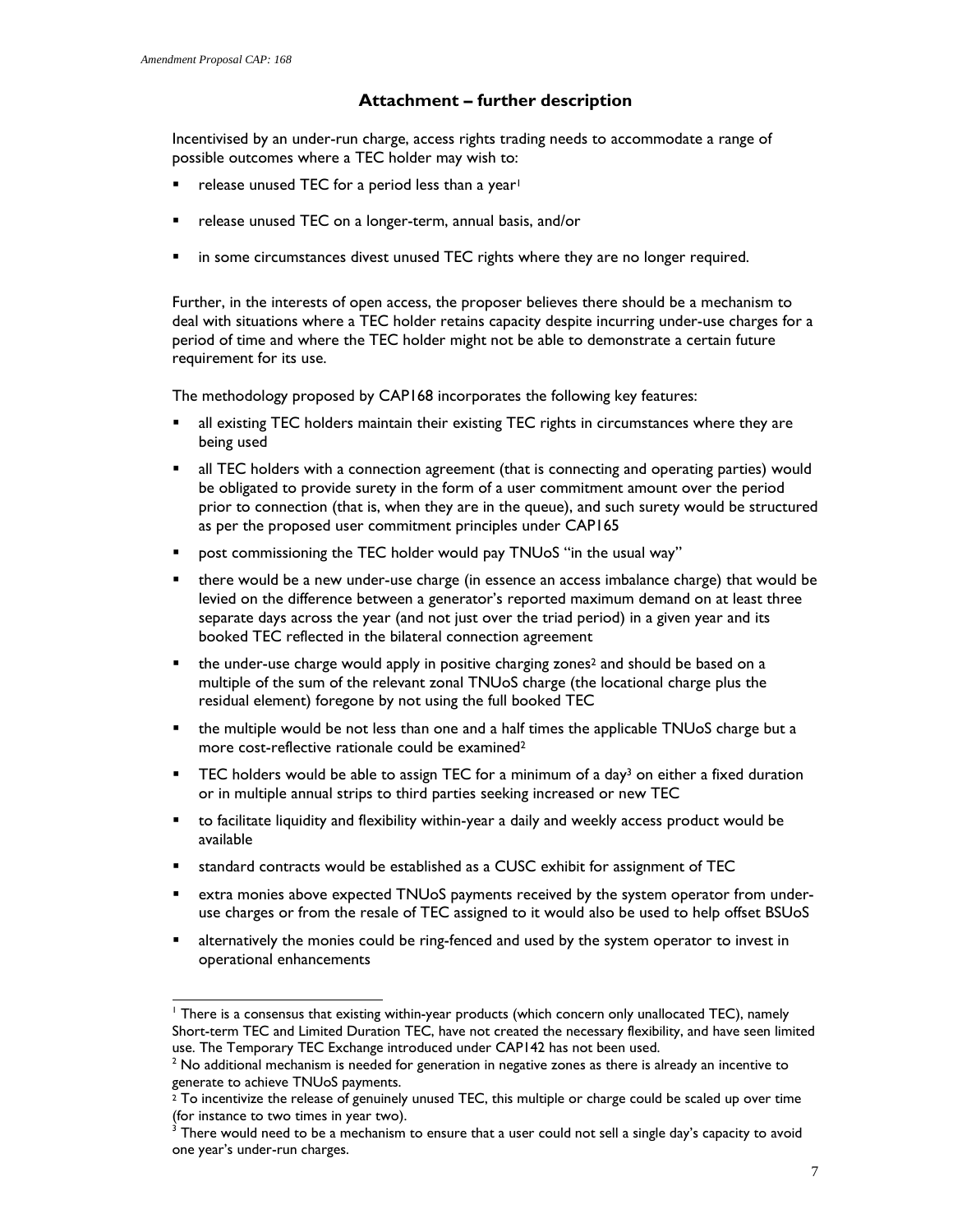- if an operator were exposed to under-use charges in excess of a defined level of TEC for more than two consecutive years [or three years in five], procedures would be initiated to compel the TEC holder to release the unused capacity into the market or reassign the TEC on a permanent basis to the system operator unless the TEC holder could evidence a clear requirement for it in the third [or a subsequent] year
- **a** all existing holders of TEC would be required to give two years' notice of their intention to reduce or withdraw capacity (other than through the TEC assignment mechanism outlined above)
- the CAP142 bulletin board would be used to enable willing buyers to transact with willing sellers<sup>4</sup> and could also be extended to publicise both unused TEC and closure declarations<sup>5</sup>
- developers or new generation schemes would be able to subscribe for new TEC "in the usual way", subject to meeting user commitment requirements.

The detailed rules would depend on whether the offer of assignment of TEC rights was:

- within-year or for annual rights
- triggered by sustained under-utilisation.

In more detail:

#### **Short-term (within-year)**

- to the extent an operator does not require it, it can already under CAP142 offer this to the market but only on a temporary basis, and a third party purchaser could be identified and the access right for the defined period sold
- **•** an alternative option under CAP168 would be to offer the TEC back to the system operator
- if CAP161 were approved blocks would be made available in one week or one day blocks
- if CAP161 were not approved, TEC for a period of four weeks to fifty one weeks would be offered but CAP168 would extend this facility to daily or weekly blocks<sup>6</sup>
- under either approach an exchange rate mechanism for trades would need to be applied
- the TNUoS charges payable by the assignee in relation to the transferred TEC should be calculated on the same basis that the initial holder would have faced on the transferred TEC over the relevant part of the year covered by the assignment
- **E** a mechanism would be required to establish proportionate charges where daily and weekly blocks were traded
- the purchaser would be subject to any under-use in the same way as the seller would have been (again taking into account any daily or weekly availability)
- the under-use charge would be calculated relative to the three highest demands recorded by the user across the year *during the period for which it holds the TEC* irrespective of whether they occurred over the triad period
- this charge should be based initially on a multiple of one and a half times the appropriate TNUoS charge.

### **Annual strips**

 an operator may make available to the market their excess TEC to any other operator who requires TEC (at which time TEC and all its rights and obligations will be transferred) in annual "strips"3

l 4 Consideration should be given to broadening the scope of the exchange to cover all unbooked capacity.

<sup>&</sup>lt;sup>5</sup> Alternatively CAP161 mechanisms could be used for release of TEC assigned back to the SO if that change were approved.

<sup>&</sup>lt;sup>6</sup> In other words anything less than a year and anything prescribed as the minimum under CAP142.